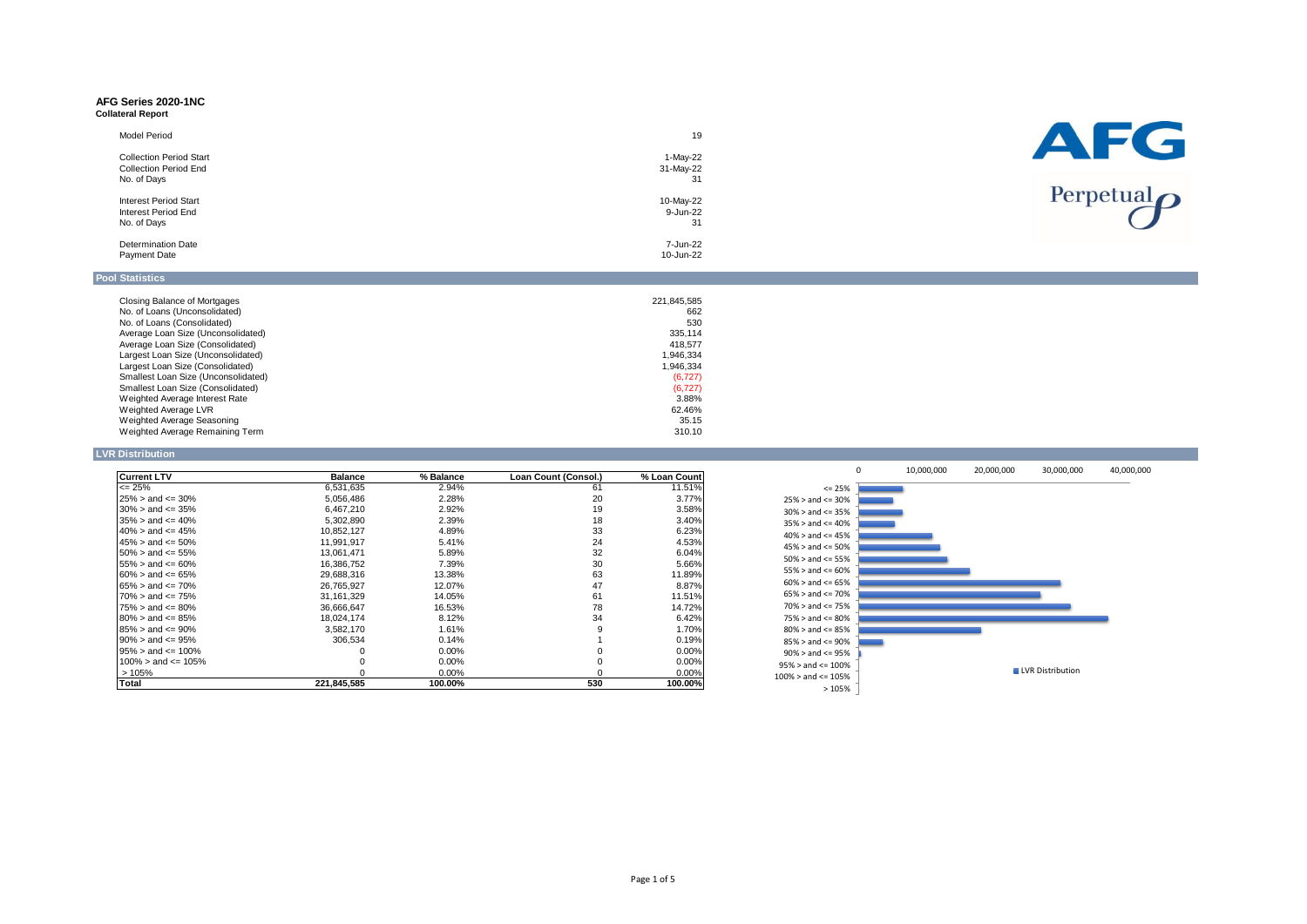### **Balance Distribution (Unconsolidated)**

| <b>Current Balance</b>             | <b>Balance</b> | % Balance | <b>Loan Count</b> | % Loan Count |
|------------------------------------|----------------|-----------|-------------------|--------------|
| $\leq$ \$100.000                   | 3.817.736      | 1.72%     | 112               | 16.92%       |
| $$100,000 >$ and $\leq$ \$150,000  | 3,997,314      | 1.80%     | 33                | 4.98%        |
| $$150.000 >$ and $\leq$ \$200.000  | 10.432.153     | 4.70%     | 59                | 8.91%        |
| $$200,000 >$ and $\leq$ \$250,000  | 11,662,232     | 5.26%     | 52                | 7.85%        |
| $$250,000 >$ and $\leq$ \$300,000  | 16,788,474     | 7.57%     | 61                | 9.21%        |
| $$300,000 >$ and $\leq$ \$350,000  | 19,460,795     | 8.77%     | 60                | 9.06%        |
| $$350,000 >$ and $\leq 400,000$    | 23,112,236     | 10.42%    | 62                | 9.37%        |
| $$400.000 >$ and $\leq$ \$450.000  | 21.698.463     | 9.78%     | 51                | 7.70%        |
| $$450,000 >$ and $\leq$ \$500,000  | 19.110.490     | 8.61%     | 40                | 6.04%        |
| $$500.000 >$ and $\leq$ \$550.000  | 17.704.410     | 7.98%     | 34                | 5.14%        |
| $$550,000 >$ and $\leq 0.000$      | 17.249.504     | 7.78%     | 30                | 4.53%        |
| $$600,000 >$ and $\leq$ \$650,000  | 11,826,210     | 5.33%     | 19                | 2.87%        |
| $$650.000 >$ and $\leq$ \$700.000  | 8.097.147      | 3.65%     | 12                | 1.81%        |
| $$700,000 >$ and $\leq$ \$750,000  | 5.728.790      | 2.58%     | 8                 | 1.21%        |
| $$750,000 >$ and $\leq$ \$800,000  | 3.122.488      | 1.41%     | 4                 | 0.60%        |
| $$800.000 >$ and $\leq$ \$850.000  | 6.559.353      | 2.96%     | 8                 | 1.21%        |
| $$850,000 >$ and $\leq$ \$900,000  | 1,760,727      | 0.79%     | 2                 | 0.30%        |
| $$900.000 >$ and $\leq 250.000$    | 911.465        | 0.41%     |                   | 0.15%        |
| $$950,000 >$ and $\leq $1,000,000$ | 1.954.041      | 0.88%     | $\overline{2}$    | 0.30%        |
| > \$1,000,000                      | 16,851,558     | 7.60%     | 12                | 1.81%        |
| Total                              | 221.845.585    | 100.00%   | 662               | 100.00%      |



### **Balance Distribution (Consolidated)**

| <b>Current Balance</b>            | <b>Balance</b> | % Balance | Loan Count (Consol.) | % Loan Count |
|-----------------------------------|----------------|-----------|----------------------|--------------|
| $\leq$ \$100.000                  | 1.604.205      | 0.72%     | 37                   | 6.98%        |
| $$100,000 >$ and $\leq$ \$150,000 | 2,508,127      | 1.13%     | 20                   | 3.77%        |
| $$150.000 >$ and $\leq$ \$200.000 | 6.803.942      | 3.07%     | 38                   | 7.17%        |
| $$200.000 >$ and $\leq$ \$250.000 | 9,222,741      | 4.16%     | 41                   | 7.74%        |
| $$250,000 >$ and $\leq$ \$300,000 | 14,369,342     | 6.48%     | 52                   | 9.81%        |
| $$300.000 >$ and $\leq$ \$350.000 | 15.310.757     | 6.90%     | 47                   | 8.87%        |
| $$350,000 >$ and $\leq$ \$400,000 | 19,379,408     | 8.74%     | 52                   | 9.81%        |
| $$400.000 >$ and $\leq$ \$450.000 | 19.580.147     | 8.83%     | 46                   | 8.68%        |
| $$450,000 >$ and $\leq 1500,000$  | 17.707.895     | 7.98%     | 37                   | 6.98%        |
| $$500,000 >$ and $\leq 1550,000$  | 20,882,524     | 9.41%     | 40                   | 7.55%        |
| $$550.000 >$ and $\leq$ \$600.000 | 17.894.568     | 8.07%     | 31                   | 5.85%        |
| $$600.000 >$ and $\leq$ \$650.000 | 10.578.702     | 4.77%     | 17                   | 3.21%        |
| $$650,000 >$ and $\leq$ \$700,000 | 10,062,192     | 4.54%     | 15                   | 2.83%        |
| $$700.000 >$ and $\leq$ \$750.000 | 7.823.840      | 3.53%     | 11                   | 2.08%        |
| $$750.000 >$ and $\leq$ \$800.000 | 5.387.365      | 2.43%     |                      | 1.32%        |
| $$800,000 >$ and $\leq$ \$850,000 | 7,392,022      | 3.33%     | 9                    | 1.70%        |
| $$850.000 >$ and $\leq$ \$900.000 | 4.374.230      | 1.97%     | 5                    | 0.94%        |
| $$900.000 >$ and $\leq$ \$950.000 | 911.465        | 0.41%     |                      | 0.19%        |
| $$950,000 >$ and $\leq 1,000,000$ | 2,869,521      | 1.29%     | 3                    | 0.57%        |
| > \$1.000.000                     | 27,182,592     | 12.25%    | 21                   | 3.96%        |
| Total                             | 221.845.585    | 100.00%   | 530                  | 100.00%      |



### **Loan Seasoning Distribution**

| Seasoning (Months)                   | <b>Balance</b> | % Balance | <b>Loan Count</b> | % Loan Count |
|--------------------------------------|----------------|-----------|-------------------|--------------|
| $\epsilon$ = 12 Months               |                | 0.00%     |                   | 0.00%        |
| 12 Months $>$ and $\leq$ 18 Months   | 207.218        | 0.09%     |                   | 0.15%        |
| 18 Months $>$ and $\leq$ 24 Months   | 5.869.940      | 2.65%     | 20                | 3.02%        |
| $24$ Months $>$ and $\leq$ 30 Months | 63.986.082     | 28.84%    | 185               | 27.95%       |
| 30 Months $>$ and $\leq$ 36 Months   | 65.930.709     | 29.72%    | 197               | 29.76%       |
| 36 Months $>$ and $\leq$ 42 Months   | 52.591.952     | 23.71%    | 155               | 23.41%       |
| 42 Months $>$ and $\leq$ 48 Months   | 15.763.744     | 7.11%     | 55                | 8.31%        |
| 48 Months $>$ and $\leq$ 54 Months   | 10.905.550     | 4.92%     | 27                | 4.08%        |
| $54$ Months $>$ and $\leq 60$ Months | 3.700.603      | 1.67%     | 12                | 1.81%        |
| $60$ Months $>$ and $\leq$ 66 Months | 1.453.408      | 0.66%     | ี                 | 0.91%        |
| $66$ Months $>$ and $\leq$ 72 Months | 742.219        | 0.33%     |                   | 0.30%        |
| > 72 Months                          | 694.159        | 0.31%     |                   | 0.30%        |
| Total                                | 221.845.585    | 100.00%   | 662               | 100.00%      |

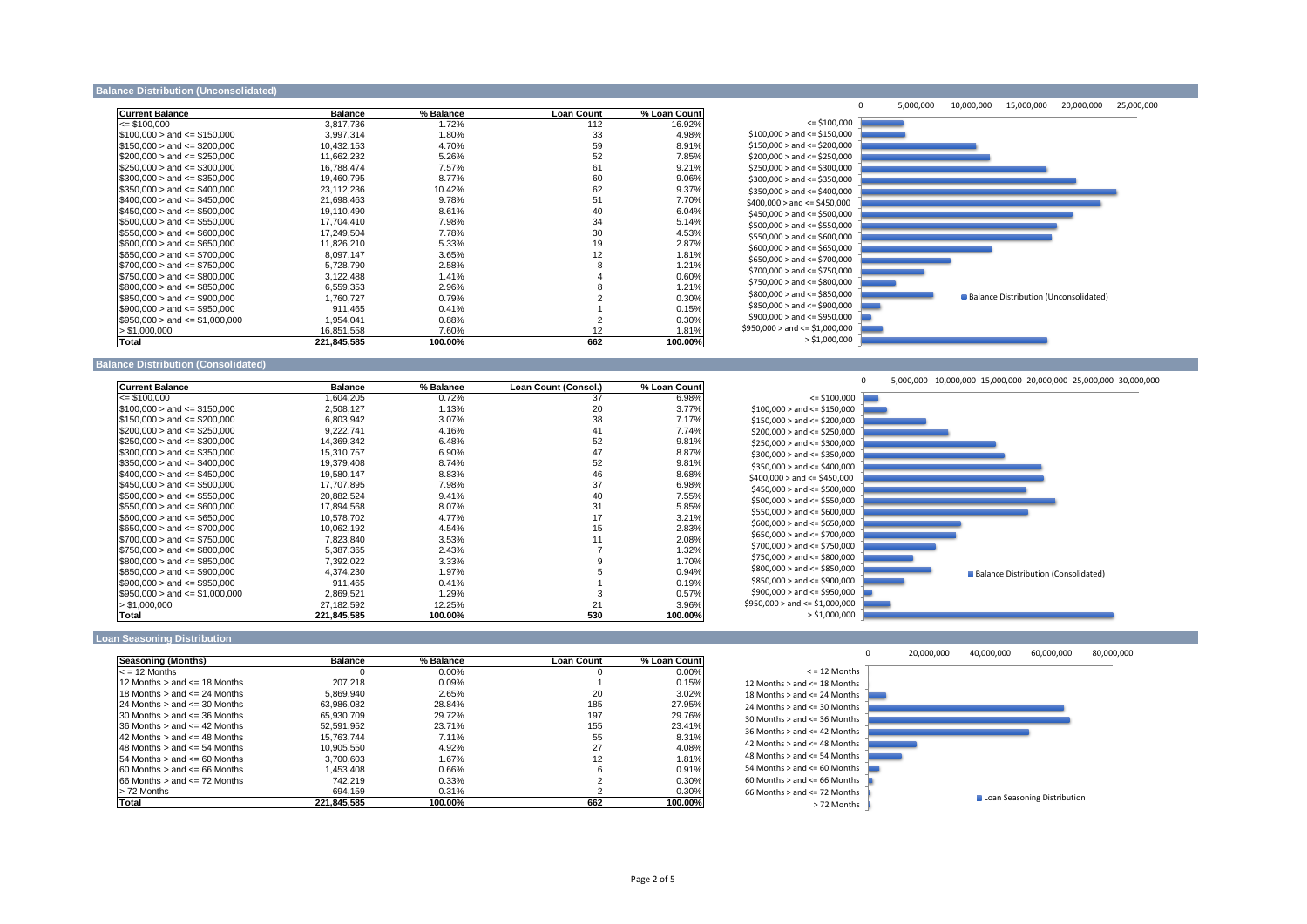## **Geographic Distribution**

| <b>Jurisdiction State</b>           | <b>Balance</b> | % Balance | Loan Count (Consol.) | % Loan Count | New South Wales                                              |  |
|-------------------------------------|----------------|-----------|----------------------|--------------|--------------------------------------------------------------|--|
| New South Wales                     | 63,347,248     | 28.55%    | 140                  | 26.42%       |                                                              |  |
| Victoria                            | 80,769,179     | 36.41%    | 181                  | 34.15%       | Victoria                                                     |  |
| Queensland                          | 38,523,143     | 17.36%    | 101                  | 19.06%       | Queensland                                                   |  |
| Western Australia                   | 20,694,260     | 9.33%     | 63                   | 11.89%       |                                                              |  |
| South Australia                     | 12,296,150     | 5.54%     | 29                   | 5.47%        | ■ Western Australia                                          |  |
| Tasmania                            | 2,151,674      | 0.97%     | $\overline{7}$       | 1.32%        | South Australia                                              |  |
| <b>Australian Capital Territory</b> | 4,063,931      | 1.83%     | 9                    | 1.70%        |                                                              |  |
| Northern Territory                  | $\Omega$       | 0.00%     | $\mathbf 0$          | 0.00%        | Tasmania                                                     |  |
| No Data                             | $\Omega$       | 0.00%     | $\mathbf 0$          | 0.00%        | Australian Capital Territory                                 |  |
| <b>Total</b>                        | 221,845,585    | 100.00%   | 530                  | 100.00%      |                                                              |  |
| Locality                            |                |           |                      |              |                                                              |  |
|                                     |                |           |                      |              |                                                              |  |
| <b>S&amp;P Category</b>             | <b>Balance</b> | % Balance | Loan Count (Consol.) | % Loan Count |                                                              |  |
| Metro                               | 172,150,849    | 77.60%    | 386                  | 72.83%       | <b>■</b> Metro                                               |  |
| Non Metro                           | 49,173,778     | 22.17%    | 143                  | 26.98%       | Non Metro                                                    |  |
| Inner City                          | 520,959        | 0.23%     | $\overline{1}$       | 0.19%        |                                                              |  |
| No Data                             | $\Omega$       | 0.00%     | $\mathbf 0$          | 0.00%        | Inner City                                                   |  |
| <b>Total</b>                        | 221,845,585    | 100.00%   | 530                  | 100.00%      |                                                              |  |
| <b>Top 10 Postcodes</b>             |                |           |                      |              |                                                              |  |
|                                     |                |           |                      |              | $\Omega$<br>1,000,000<br>2,000,000<br>3,000,000<br>4,000,000 |  |
| Postcode                            | <b>Balance</b> | % Balance | Loan Count (Consol.) | % Loan Count |                                                              |  |
| 3977                                | 3,376,384      | 1.52%     | 5                    | 0.76%        | -1                                                           |  |
| 3041                                | 2,698,730      | 1.22%     | 3                    | 0.45%        | $\overline{\phantom{a}}$                                     |  |
| 3064                                | 2,595,149      | 1.17%     | 8                    | 1.21%        | $\overline{3}$                                               |  |
| 4151                                | 2,534,812      | 1.14%     | 3                    | 0.45%        | $\overline{a}$                                               |  |
| 3207                                | 2,395,537      | 1.08%     | 3                    | 0.45%        | Top 10 Postcodes<br>5                                        |  |
| 4121                                | 2,161,053      | 0.97%     | $\overline{4}$       | 0.60%        |                                                              |  |
| 3123                                | 2,046,413      | 0.92%     | $\overline{2}$       | 0.30%        | 6                                                            |  |
| 3187                                | 2,021,597      | 0.91%     | $\overline{2}$       | 0.30%        |                                                              |  |
| 3070                                | 2,007,629      | 0.90%     | 3                    | 0.45%        | 8                                                            |  |
| 2259                                | 1,967,496      | 0.89%     | 5                    | 0.76%        | 9                                                            |  |
| Total                               | 23,804,801     | 10.73%    | 38                   | 5.74%        | 10                                                           |  |
| <b>Documentation</b>                |                |           |                      |              |                                                              |  |
|                                     |                |           |                      |              |                                                              |  |
| <b>Document Type</b>                | <b>Balance</b> | % Balance | <b>Loan Count</b>    | % Loan Count | Fully Verified                                               |  |
| <b>Fully Verified</b>               | 144.661.439    | 65.21%    | 462                  | 69.79%       |                                                              |  |
| Low Verified                        | 77,184,146     | 34.79%    | 200                  | 30.21%       | Low Verified                                                 |  |
| <b>Total</b>                        | 221,845,585    | 100.00%   | 662                  | 100.00%      |                                                              |  |
| <b>Rate Type</b>                    |                |           |                      |              |                                                              |  |
| <b>Rate Type</b>                    | <b>Balance</b> | % Balance | <b>Loan Count</b>    | % Loan Count |                                                              |  |
| Variable Rate                       | 221,845,585    | 100.00%   | 662                  | 100.00%      | Variable Rate                                                |  |
| <b>Fixed Rate</b>                   | $\Omega$       | 0.00%     | $\Omega$             | 0.00%        |                                                              |  |
| <b>Total</b>                        | 221,845,585    | 100.00%   | 662                  | 100.00%      | Fixed Rate                                                   |  |
|                                     |                |           |                      |              |                                                              |  |
| <b>Repayment Type</b>               |                |           |                      |              |                                                              |  |
| <b>Repayment Type</b>               | <b>Balance</b> | % Balance | <b>Loan Count</b>    | % Loan Count |                                                              |  |
| Principal & Interest                | 180,557,278    | 81.39%    | 563                  | 85.05%       | Principal & Interest                                         |  |
| Interest Only                       | 41,288,308     | 18.61%    | 99                   | 14.95%       | Interest Only                                                |  |
| Non-Billing                         | $\Omega$       | 0.00%     | $\mathbf 0$          | 0.00%        |                                                              |  |
| <b>Total</b>                        | 221,845,585    | 100.00%   | 662                  | 100.00%      | Non-Billing                                                  |  |
|                                     |                |           |                      |              |                                                              |  |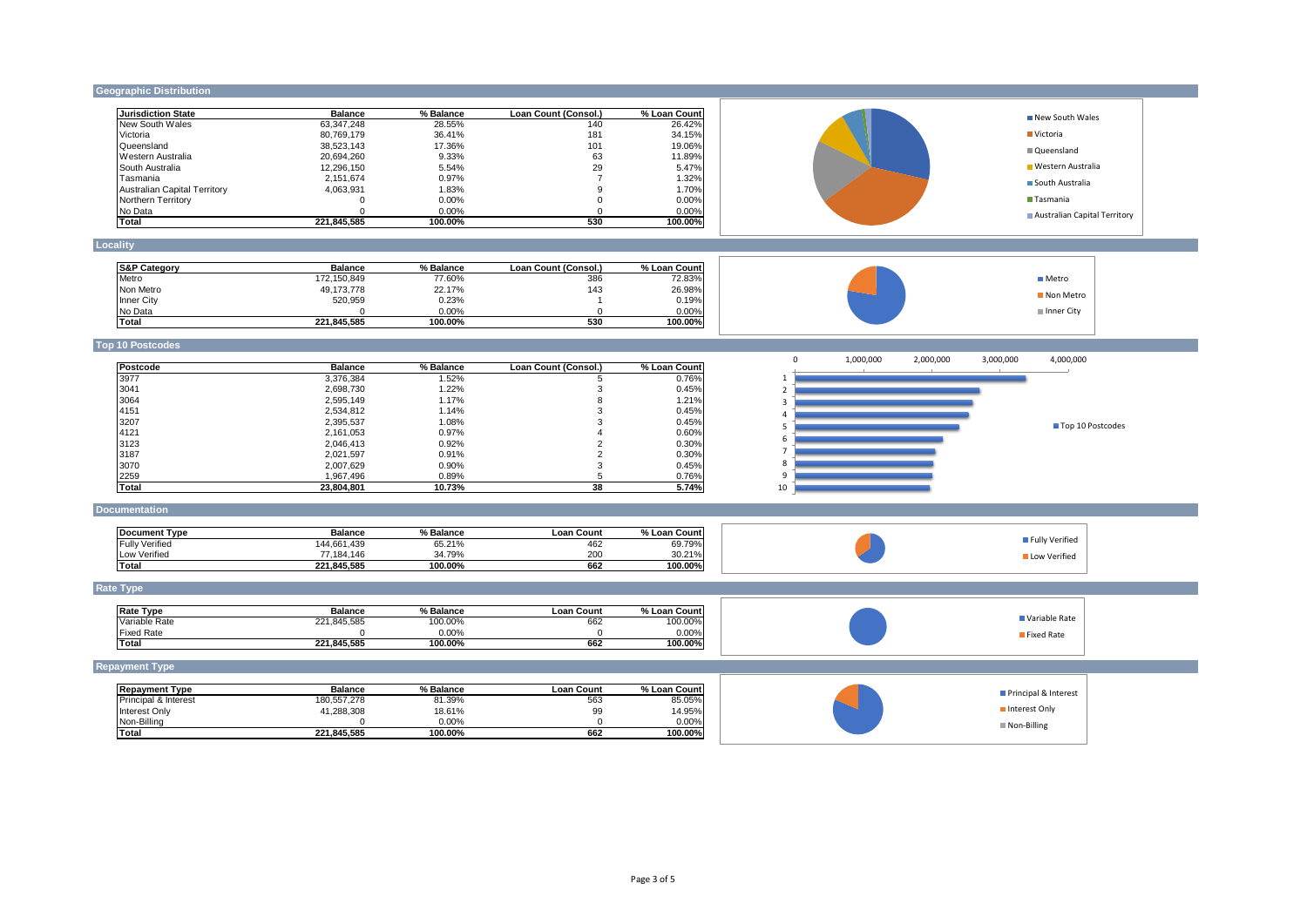### **Loan Type**

| <b>Product Category</b> | <b>Balance</b>  | % Balance | Loan Count | % Loan Count |
|-------------------------|-----------------|-----------|------------|--------------|
| Line of Credit          |                 | 0.00%     |            | $0.00\%$     |
| Ferm Loan               | .845.585<br>221 | 100.00%   | 662        | 100.00%      |
| Total                   | 221.845.585     | 100.00%   | 662        | 100.00%      |





# **Property Type**

| <b>Property Type</b>     | <b>Balance</b> | % Balance | Loan Count (Consol.) | % Loan Count |
|--------------------------|----------------|-----------|----------------------|--------------|
| <b>Residential House</b> | 176.916.755    | 79.75%    | 415                  | 78.30%       |
| <b>Residential Unit</b>  | 42.870.336     | 19.32%    | 111                  | 20.94%       |
| Residential - Inner City |                | $0.00\%$  |                      | 0.00%        |
| Rural                    | 2.058.495      | 0.93%     |                      | 0.75%        |
| Semi-Rural               |                | $0.00\%$  |                      | 0.00%        |
| Vacant Land              |                | $0.00\%$  |                      | 0.00%        |
| No Data                  |                | 0.00%     |                      | 0.00%        |
| Total                    | 221.845.585    | 100.00%   | 530                  | 100.00%      |



■ Line of Credit Term Loan

## **Arrears Distribution**

| <b>Arrears Band</b> | <b>Balance</b> | % Balance | <b>Loan Count</b> | % Loan Count |
|---------------------|----------------|-----------|-------------------|--------------|
| Current             | 215.020.185    | 96.92%    | 646               | 97.58%       |
| $1-30$ days         | 6.188.753      | 2.79%     | 14                | 2.11%        |
| 31-60 days          | 636.648        | 0.29%     |                   | 0.30%        |
| 61-90 days          |                | 0.00%     |                   | 0.00%        |
| 91-120 days         |                | 0.00%     |                   | 0.00%        |
| 121-150 days        |                | 0.00%     |                   | 0.00%        |
| 151-180 days        |                | 0.00%     |                   | 0.00%        |
| 181 days or more    |                | $0.00\%$  |                   | 0.00%        |
| <b>Total</b>        | 221.845.585    | 100.00%   | 662               | 100.00%      |



### **Hardships**

| <b>Hardships</b>           | <b>Balance</b> | % Balance | Loan Count (Consol.) | % Loan Count |
|----------------------------|----------------|-----------|----------------------|--------------|
| <b>COVID Hardships</b>     |                | $0.00\%$  |                      | 0.00%        |
| <b>COVID Arrangements</b>  |                | 0.00%     |                      | 0.00%        |
| COVID Arrangements - Other |                | 0.00%     |                      | 0.00%        |
| Hardship                   |                | 0.00%     |                      | 0.00%        |
| Non-Hardship               | 221.845.585    | 100.00%   | 530                  | 100.00%      |
| Total                      | 221.845.585    | 100.00%   | 530                  | 100.00%      |



COVID Hardship – A deferral of loan repayments for a period from 3 to 6 months as a result of financial stresses due to Covid-19<br>COVID Arrangement - A temporary change to the loan repayment type from 'Principal & Interest'